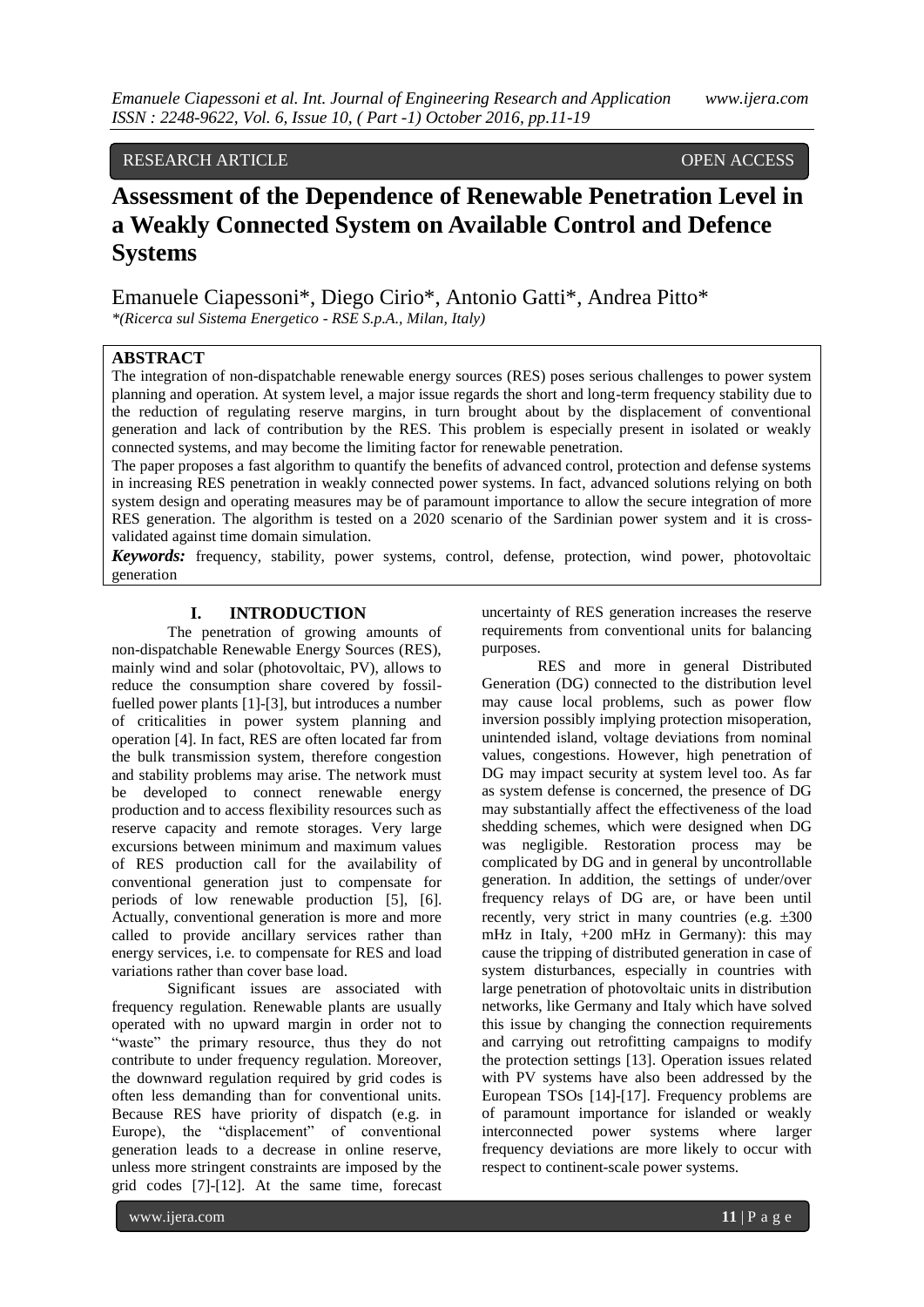Different studies in literature tackle aspects of frequency stability assessment and control in weakly connected or isolated power systems: in [\[18\]](#page-8-9) some issues related to frequency regulation and primary frequency control models in the Irish system are addressed. In [\[19\]](#page-8-10) the  $\omega$ -d $\omega$ /dt plane is exploited to explore new under frequency load-shedding schemes (UFLS) for isolated power systems by identifying the frequency stability boundaries. In [\[20\],](#page-8-11) [\[21\]](#page-8-12) dynamic simulations are carried out to study the provision of dynamic frequency control support by energy storage systems [\[22\]](#page-8-13) in an isolated system with large shares of RES. A still open issue consists into integrating evaluations of the impact of advanced control, protection and defense systems at a generation planning stage.

In this regard, the present paper aims to propose a method, based on frequency droop approach, aimed at fast evaluating the maximum RES penetration in power systems that are interconnected to the bulk power system via HVDC links or a single AC line, as may be the case of islands, accounting for the degree of deployment of advanced control, protection and defense systems, and with special focus on frequency stability which may be the most critical aspect for system security.

In particular, the investigation aims to show how the maximum allowable penetration of renewables depends (1) on the characteristics and degree of deployment of control, protection, and defense systems applied to RES, (2) on operational measures such as HVDC transit, and (3) on specific components such as batteries; and vice versa, which measures need to be set up to allow a certain RES penetration without jeopardizing security.

In the proposed approach, the maximum RES penetration is evaluated on most constraining, and rather infrequent situations. As a consequence, for many hours a year it may be possible to accommodate the production of a higher RES capacity. Only for limited periods of time RES generation will need to be curtailed, leading to wasted energy and increased system costs. Economic evaluations of the "optimal" RES capacity are out of the scope of this work. However, the proposed algorithm can be easily integrated into consolidated planning tools which can provide economic indicators over long time series, considering a wide range of possible scenarios.

The paper is organized as follows: Section II presents the methodology for fast assessment. Section III provides an outline of the model of a real weakly connected system, i.e. the Sardinian power system in a 2020 horizon. Section IV compares the results obtained by cross-validating the static approach with the time domain simulation of the most critical contingencies on a dynamic model of the system. An analysis of the impact of defense and

control systems on penetration of renewables is reported in Section V. Final conclusions are given in Section VI.

# **II. METHODOLOGY FOR PRELIMINARY ASSESSMENT OF MAXIMUM RES PENETRATION**

RES may impact on all security aspects, namely frequency, angle and voltage stability, and on overload. In order to identify critical features which may limit the penetration of RES in an isolated or weakly connected system, the following methodology has been elaborated.

## **2.1 Critical phenomena and contingencies**

RES increase not adequately supported by network upgrading may create congestions, leading to overloads and possible cascading tripping with serious consequences for the system. Voltage control issues may arise too. However, here it is assumed that congestion can be solved through "normal" operational planning and network development. Similarly, local issues such as voltage support can be solved by measures that are relatively "easy" to implement (in terms of time, investment), e.g. the installation of compensation devices. On the contrary, when remote areas or islands are concerned, measures aimed to strengthen the interconnection to the main grid will be more costly and lengthy, and may not be viable in practice. This paper is therefore focused on the issues caused by weak interconnections.

Engineering experience suggests that the major criticalities in small and isolated or weakly connected systems, especially in case of significant RES generation, are related to the frequency dynamics resulting from sudden power imbalance. Accordingly, the most critical contingencies for frequency stability consist of the loss of power injections. In particular, as far as isolated systems are concerned, the under frequency caused by the loss of a generating unit is typically the most critical phenomenon. When weakly interconnected systems are concerned, the most severe contingency for frequency may be the loss of a connection to the bulk system, either an HVDC link or an AC line (in case of single AC interconnection; in case of several AC interconnection lines, other problems may arise such as angle stability). In particular, the loss of an exporting interconnection facility may cause an over frequency leading to the disconnection of generating units, in turn causing a power deficit and possibly blackout. This is more likely in scenarios characterized by high RES and low load.

## **2.2 Relevant situations**

The maximum criticality for frequency is determined by the combination of a large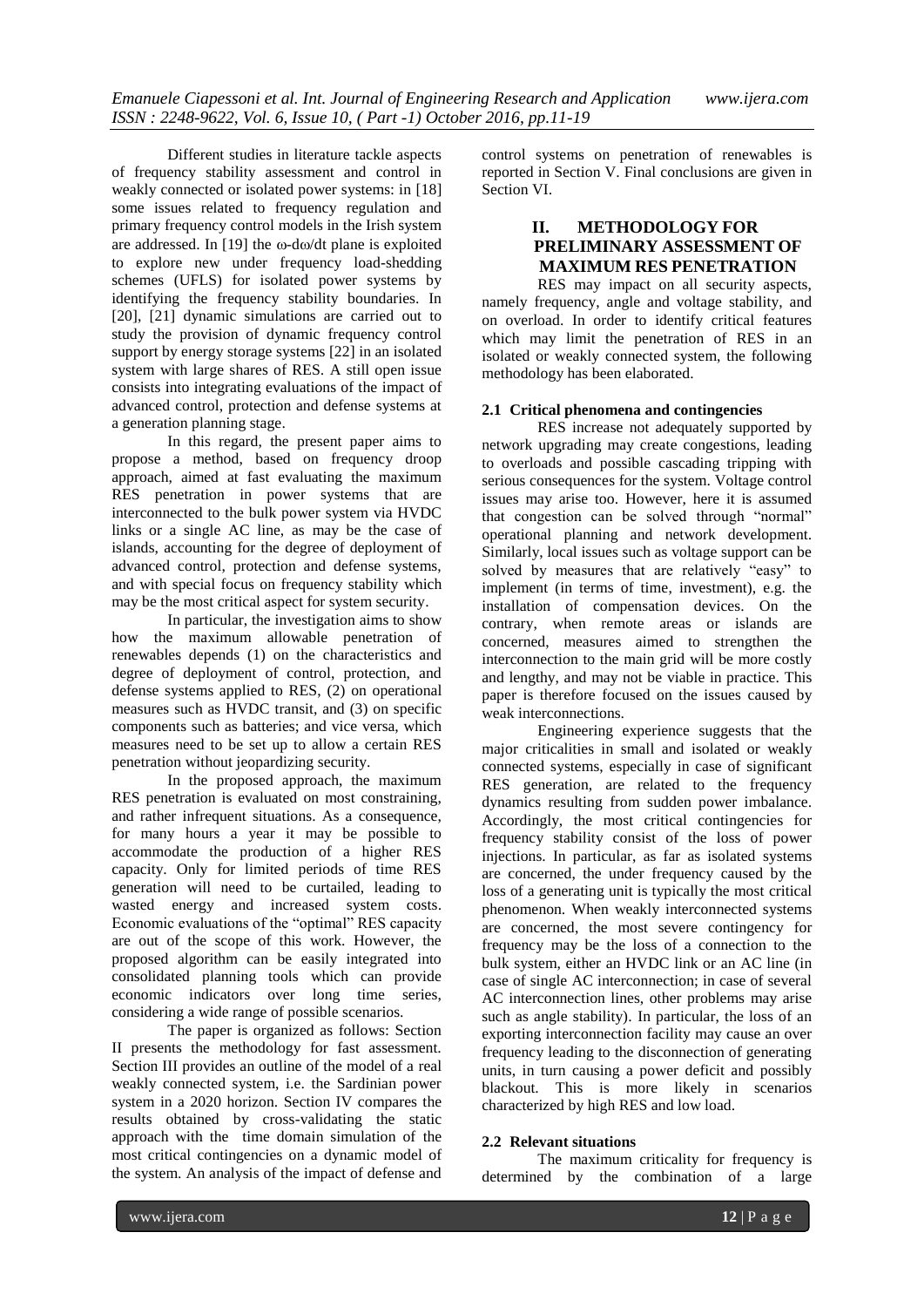disturbance and a low share of generators under power/frequency regulation. Accordingly, large RES injections and low load are critical factors. Two types of critical situations are identified:

- 1. nighttime situations with minimum load, maximum wind power production
- 2. daytime situations, characterized by high wind and PV production and load far from peak

The daytime case represents the most unfavorable situation in terms of load and nondispatchable injections, assuming the simultaneous presence of a sunny hour and a high simultaneity factor for wind generation, in a spring holiday (i.e. when neither heating nor cooling are significant on system loading).

## **2.3 Security criterion**

The security criterion adopted for the analysis is the N-1, with the following performance requirement: the post-contingency frequency deviation must not be greater than 1.5 Hz in the transient period, and not greater than 0.5 Hz at the steady state of primary frequency control (i.e. within 30 seconds from the disturbance). This criterion is consistent with the frequency requirements for weakly interconnected islands in the European grid code.

## **2.4 Regulation droop-based approach**

The evaluation of maximum RES penetration according to frequency performance requirements can be preliminarily addressed with a "droop" approach, i.e. according to a simplified method that does not require a detailed model of the electrical network (single-busbar representation) [\[23\].](#page-8-14) Broadly speaking, the maximum RES production is related to the power export through the interconnections. The approach consists of identifying the export value through the most critical interconnector, which is associated to the limit condition in terms of frequency response in case of loss of the interconnector, given the available control resources and other system conditions. To this aim, transient and permanent droops of primary frequency regulation are used, as they relate the frequency deviation, the size of the disturbance, the capacity of the conventional generators in operation under primary frequency regulation (Frequency Containment Reserves, FCR), and the possible contribution to the regulation coming from DC links, neighbouring synchronous areas, and RES power plants (e.g. power modulation controls implemented in wind turbine and PV generators), according to the mentioned TSO Grid Code prescriptions [\[15\].](#page-8-15) The approach is briefly described by the following two steps [\[24\].](#page-8-16)

In the first step, initial conditions of the power exported through non-critical HVDC and AC links are set (these are the links of smaller size with respect to the largest one). Assumptions on load, sun and wind allow to determine the base case RES injections. The parameters of the frequency control are then considered, namely of conventional generators, wind generators (if available, at least for downward regulation), and HVDC systems (for upward and downward regulation). These quantities, combined with the requirement of maximum admissible frequency deviation evaluated for the reference contingency (e.g. loss of one HVDC pole), allow to determine the minimum capacity (nominal power in MW) of conventional units in operation under primary regulation, which is needed to ensure the frequency stability of the network, as a function of the power exported through the critical interconnector. (It may be recalled that for a given disturbance, primary regulation contribution is proportional to the size of the regulating unit.) This minimum requirement for conventional power in operation allows to establish a specific configuration of conventional units to be assumed in service (unit commitment). These computations are based on the linearized formulas involving transient and permanent droop of the primary frequency regulation. In the resulting unit commitment, the minimum requirements of secondary and tertiary reserve must be met as well, otherwise more generators need to be committed.

Regarding the second step, the selected configuration of conventional dispatchable units is characterized by an overall minimum power, therefore it is necessary to verify the compatibility of the overall minimum power with respect to the power balance of the network. In this second step the amount of RES (wind and PV generation) injected into the grid can be determined by the following power balance expression:

$$
P_{convention \text{al gen}} + P_{wind} + P_{photovolla \text{ics}} = P_{load} + P_{pumps} + P_{AC \text{ in terconnect} \text{ors}} + P_{DC \text{ in terconnect} \text{ors}}
$$

where

$$
P_{convention \text{al gen}} = P_{dispatchab \text{le conv.gen.}} + P_{not \text{dispatchab} \text{le conv.gen.}} \tag{2}
$$

With obvious meanings of symbols; the left-hand side of (1) refers to the generation sources and the right-hand side to power absorptions (loads and exports). Thus, if one sets the values for loads, the greater the injected wind power, the smaller the injection of conventional power.

In particular, the maximum wind power injection is obtained by setting dispatchable conventional plants to their minimum power

(1)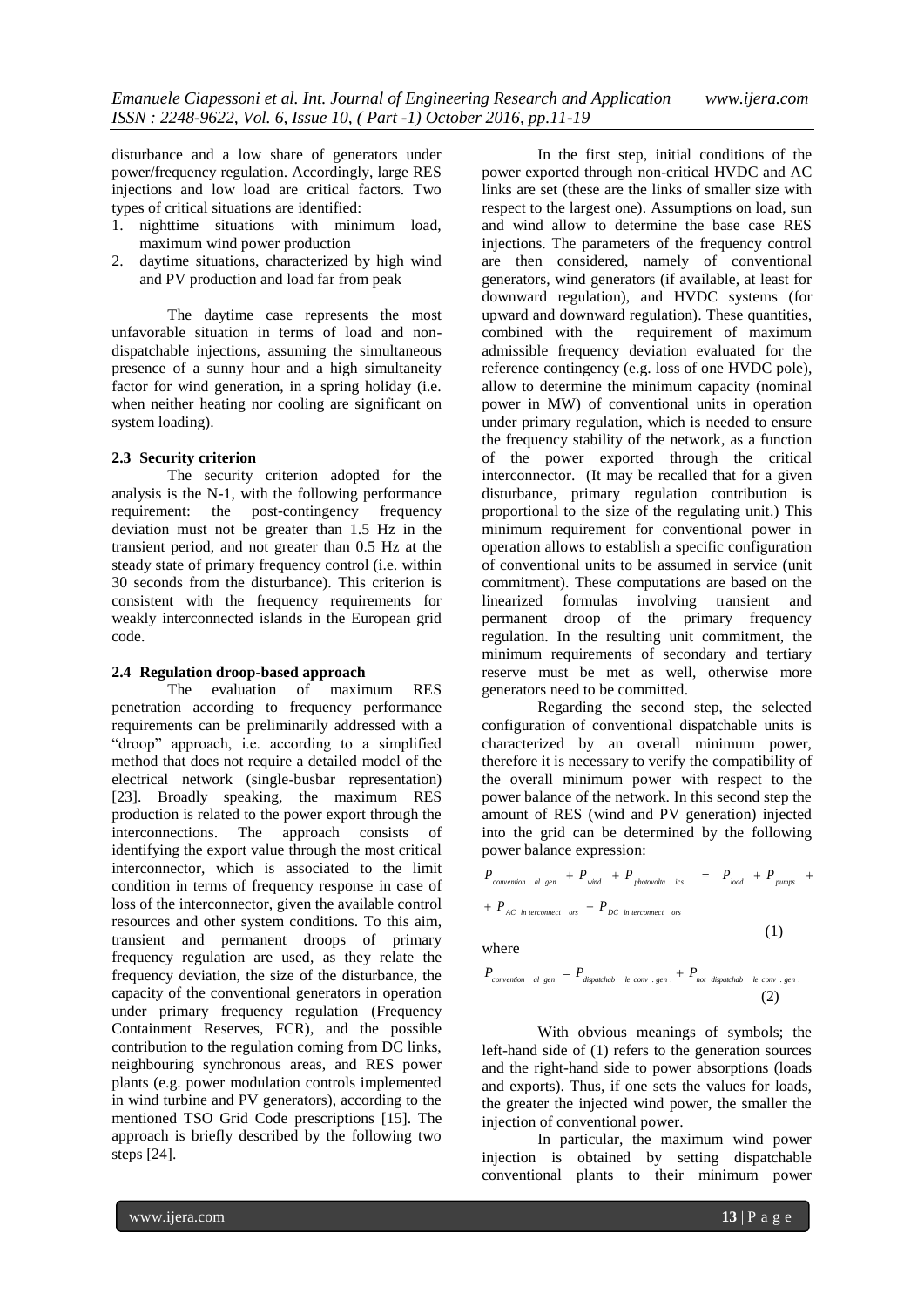production. The greater the number of conventional plants in service, the greater the resulting overall minimum allowable production. Under this main assumption, in order to maximize the wind penetration one should operate as few as possible conventional units. On the other hand, the minimum power production for the conventional thermal units in service is given by security requirements. In case of the thermal units described in the test system the average minimum power is assumed as 40% of maximum net power output.

Moreover, in order to satisfy the minimum operating reserve requirements, the selected dispatchable units can be dispatched to minimum power output up to 60%. Therefore, in case of a high lower bound for the minimum allowable production, the maximum penetration of RES power can be significantly limited. The minimum operating reserve includes the Frequency Containment Reserve (FCR), Frequency Restoration Reserve (FRR), Replacement Reserve (RR), based on ENTSO-E Grid Code identification [\[25\]](#page-8-17) and corresponding to the TSO Grid Code requirements as primary reserve, secondary reserve and tertiary reserve respectively [\[25\]\[26\].](#page-8-17)

## **III. TEST SYSTEM**

The methodology is applied to an example of weakly connected power system, namely the Sardinian system at 2020 horizon. This power system has a peak load level of about 1000 MW during low load months and 2000 MW during high load months. The conventional generation capacity is composed by 3 GW of fossil-fuelled units and 460 MW of hydro units.

The installed wind capacity in the system is about 950 MW, of which about a large part (accounting for 400 installed MW) perform downward frequency regulation for frequency higher than 50.3 Hz. The capacity of biomass power plants is about 77 MW. The 400/220 kV grid is connected to the continent by two HVDC links: "SACOI" and "SAPEI" HVDC link. SACOI is a three-terminal HVDC link with Current Source Converter technology, monopole 200 kV DC, 300 MW, derated to 150 MW. The minimum power transmission is 30 MW. SAPEI is a bi-terminal HVDC link with Current Source Converter technology, bipolar ±500 kV DC, 2x500 MW. The minimum power level is 50 MW for each pole. Sardinia is also AC connected to Corsica via the "SARCO" 150 kV, 150 MVA submarine cable.

#### **3.1 Scenario for 2020 horizon**

A scenario analysis was performed by considering hourly load and generation profile for 2020 horizon: the main assumptions are reported in

[Table .](#page-3-0) 

<span id="page-3-0"></span>

| 5,000            |                              |             |                |                 |
|------------------|------------------------------|-------------|----------------|-----------------|
| Quantity         | <b>Features</b>              |             |                | <b>Notes</b>    |
| Load             | Day peak                     | Night       | Low daily load | 1000-<br>Range: |
|                  | 1800 MW                      | 1100 MW     | 1210 MW        | 2000 MW         |
| <b>Biomass</b>   | 60.3 MW                      | 63 MW solid | 45.2 MW biogas | Total 77 MW     |
|                  | bioliquid                    |             |                | (end 2011)      |
| Thermodyn. solar | 165 MW                       |             |                |                 |
| Hydro            | 220 MW (with 240 MW pumping) |             |                |                 |
| Conventional     | 3.46 GW                      |             |                | 555 MW          |
| <b>Batteries</b> | 20 MW                        |             |                | No batteries in |
|                  |                              |             |                | actual grid     |

The hourly load profile was allocated on local production capacity by profiling the hourly production on dispatchable and not dispatchable plants, with priority given to RES according to the current regulation, and taking into account the transit constraints on interconnections.

The analysis allowed to identify realistic situations as "worst cases" from the security viewpoint, according to the criteria described in Section 2.2. Two PV penetration scenarios (630 or 800 MW) are considered in 2020 horizon.

#### **3.2 Reserve requirements**

The TSO Grid Code requires that in Sardinia the required FCR must be supplied by all conventional units with a minimum contribution equal to  $\pm 10\%$  of maximum net power output if the power unit rating is at least 10 MVA.

Moreover the permanent droop is set to the default value of 5%. The contribution of wind and PV units is limited to the power-frequency modulation in case of over frequency transients based on Annex 17 and 70 of TSO Grid Code. The FRR requirements is about  $\pm 2\div 3\%$  of hourly load (based on load variation control method proposed by ENTSO-E). The RR reserve is estimated in line with the guidelines provided by ENTSO-E [\[27\]:](#page-8-18) it is calculated considering the average deviation of the generation and of hourly load forecast from actual value ( $_{ADEV}$ ), the standard deviations  $\sigma_L$  related

to load forecast error and  $\sigma<sub>G</sub>$ related to conventional unit output (to take into account possible unit outages) as described by (3) considering a 95% probability ( $\alpha = 1.645$ ).

$$
RR = ADEV + \alpha \cdot \sqrt{\sigma^2_{G} + \sigma^2_{L}}
$$

The maximum deviation takes into account the maximum generation unit loss. In case of Sardinian system the maximum net power for units is 200÷300 MW. In presence of wind and PV plants the above RR expression can be extended including the standard deviation for the forecast error associated to the wind and PV production under

(3)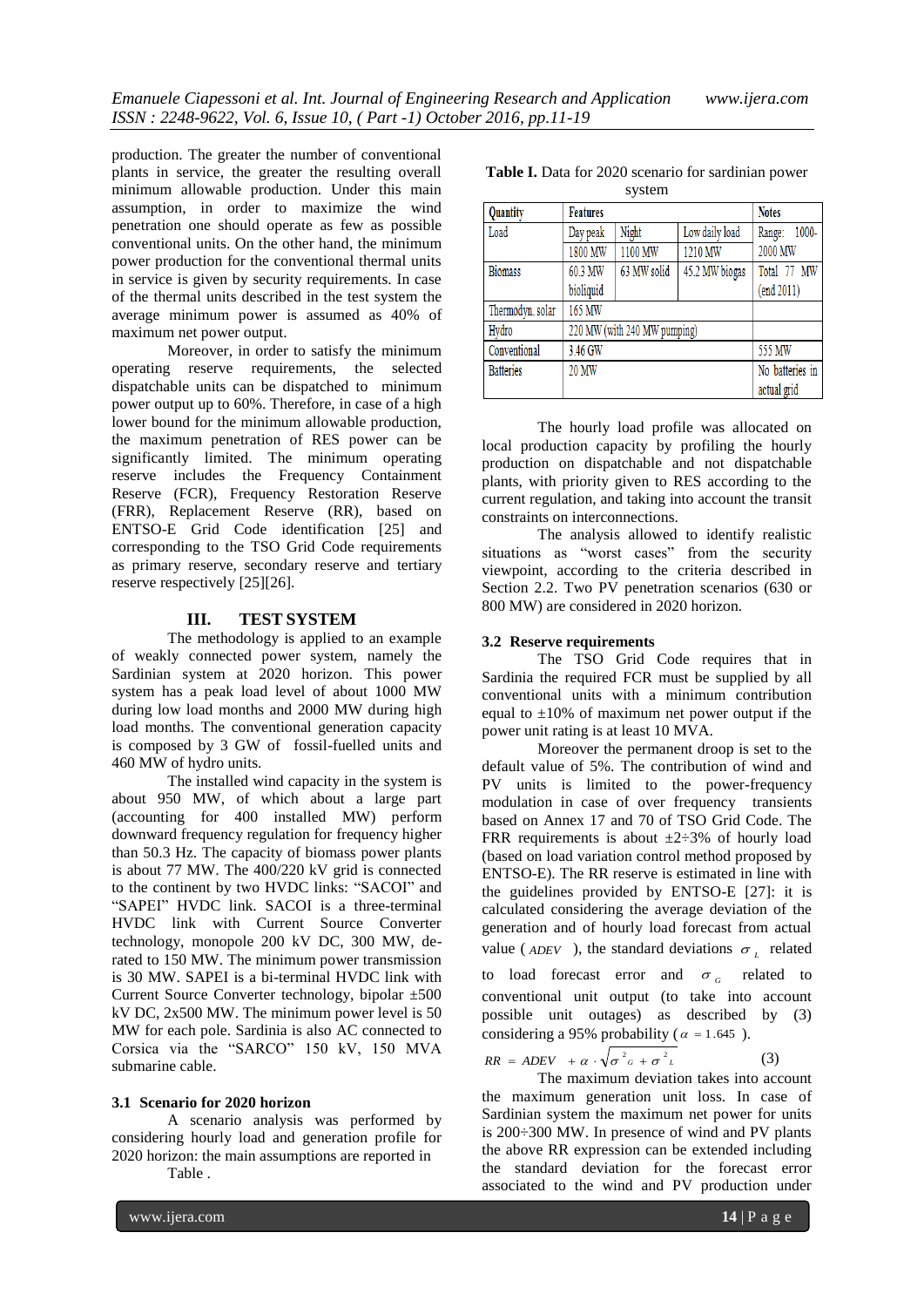main hypothesis of standard Gaussian distribution. In particular in presence of very high RES production levels, about 5% and 2% of standard deviation (normalized on the relevant installed capacity) are assumed respectively for wind and solar productions, which is consistent with situations of high RES production. It is assumed that the most critical situation that must be compensated by the RR is the increase of hourly load or decrease of generation. In fact in case of load decrease or generation increase it is possible to use the power modulation control of RES.

#### **3.3 Dynamic models**

The dynamic models are developed in DigSILENT Power Factory to cross-validate the proposed planning tool. In particular, the models concern: *Control systems* (prime movers and governors of conventional units, primary frequency control applied to SAPEI HVDC link, over frequency control on wind farms, over frequency control on PV plants rated  $\geq$  50 kW, inertia emulators for wind turbines); *Protection systems*  (under/over frequency protections for distributed PV units, over/under speed, over/under voltage protection for WTs), *Defense systems* (automatic load shedding schemes sensitive to frequency and its derivative, emergency tripping scheme for wind turbines in case of over frequencies); *Loads (*simulating the typical dynamic response of HV subtransmission networks in Italy*); BESS* (Battery Energy Storage system) based on Lithium-ion technology for grid frequency support.

During cross-validation, the following wellknown indicators are used:

- Post-disturbance steady-state frequency  $(f_{ss})$
- Largest frequency excursion  $(f_{extreme})$
- Rate Of Change Of Frequency (ROCOF)

#### **IV. SIMULATION RESULTS**

The above methodology was applied in two selected most critical scenarios: a) daily load with SACOI HVDC link in service and b) daily load without SACOI link.

Similarly the cross-validation with dynamic models regard the scenarios reported in **[Table I](#page-4-0)**.

<span id="page-4-0"></span>**Table I.** RES penetration scenarios for dynamic

| simulations         |            |                            |                     |                                                                              |  |
|---------------------|------------|----------------------------|---------------------|------------------------------------------------------------------------------|--|
| Scenario ID         | Load Level | installed PV /<br>WIND, MW | <b>SACOI</b> status | Focus                                                                        |  |
| S1 1750             | Daytime    | 630/1750                   | exporting 150       | inertia<br>Impact of WT<br>emulation and of BESS                             |  |
| S1 1750 P<br>V800   | Daytime    | 800/1750                   | exporting 150       | by<br>Benefits<br>brought<br>pumped storage                                  |  |
| S1 1900             | Daytime    | 630 / 1900                 | exporting 150       | Benefits brought by WT<br>tripping scheme to allow<br>larger RES penetration |  |
| S <sub>0</sub> 1475 | Davtime    | 630 / 1475                 | Out of service      | lack of exporting capability                                                 |  |

## **4.1 Scenario 1 – Daily load with SACOI in service**

In this scenario the daytime load of 1200 MW is considered and the HVDC links are both in service. SACOI is exporting its maximum power. The analysis of wind penetration is proposed, taking the export on SAPEI link as a parameter, i.e. the loss of one pole of the SAPEI HVDC link is the critical contingency.

The minimum required RR and FRR reserve is evaluated as 200 MW; the corresponding conventional units in service is about 680 MW working at 55% of maximum net power output. Considering also the must-run thermal units from biomass and solar thermodynamic technologies forced at 90% of their maximum net power and 630 MW of PV (without frequency disconnection thresholds), the droop-based methodology allows to determine the maximum wind power at minimum conventional units in service. [Fig. 1](#page-5-0) shows the maximum wind penetration assuming 60% of WTs subjected to over frequency control (without additional remote defense schemes) and an average simultaneity factor of 70% (i.e. wind production is 70% of the cumulated nominal installed wind power in the island). It is possible to install up to 1750 MW nominal installed wind power taking in service 1000 MW of conventional units (680 MW of dispatchable units and 335 MW of must-run generators) and 50 MW SAPEI margin. This maximum penetration level can be achieved with a margin on SAPEI equal to 50 MW per pole (assuming symmetric operation of the two poles), i.e. with SAPEI exporting 2 x 450 MW. This result is to be interpreted in this way: up to a certain extent, an increasing margin on SAPEI (with respect to the export at maximum level) allows a higher RES production, as it implies a smaller perturbation (loss of SAPEI pole) and a postcontingency higher contribution of primary frequency regulation from the safe pole of SAPEI (in the hypothesis of pre-fault symmetric operation). However, this trend stops at a certain point due to the presence of non-dispatchable conventional units and to the need to keep generators in service to provide reserve (FRR, RR).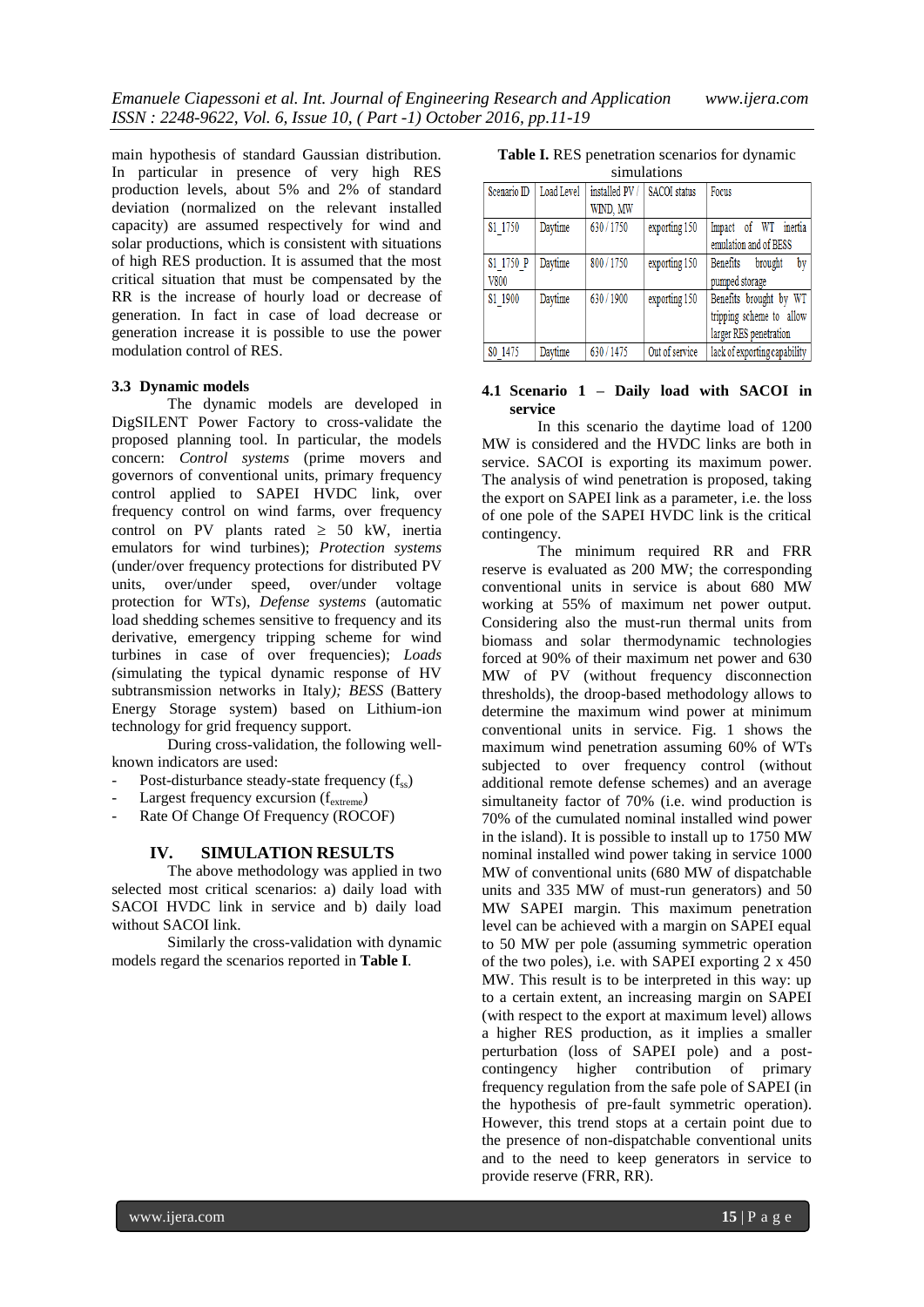The dispatchable units used to guarantee the operating reserve can be selected among thermal units (available rated powers 320/160/88 MW). In this case one possible combination is  $2\times320$  MW fossil-fuelled units.



<span id="page-5-0"></span>**Fig. 1.** Maximum wind power penetration and minimum nominal power of conventional units required in operation, daily load + two HVDC links in service

[Fig. 2](#page-5-1) shows the time evolution of frequency in case of the contingency in scenario S1<sup>1750</sup> for the "worst case" and for different PV retrofitting levels. Retrofitted PV plants remain connected to the grid in the whole frequency range 47.5-51.5 Hz, while non-retrofitted ones disconnect as soon as the frequency exceeds the range 49.7-50.3 Hz.



<span id="page-5-1"></span>Fig. 2. Grid frequency in case of CTG 1 (loss of one SAPEI pole) for the "worst case" (100% PV retrofitting and load modelled as PQ constant load) and for more realistic scenarios of PV retrofitting (50, 60, 70, and 85%)

The solid curve in [Fig. 2](#page-5-1) confirms the outcome of the methodology aimed at assessing the maximum ("worst case") wind power penetration. In fact the contingency determines a steady state frequency deviation (480 mHz) very close to the security limit in the Grid Code (500 mHz). The slight differences are due to discretization issues present in the more detailed dynamic simulation (e.g. the choice of specific conventional units implies a total conventional power in service which is close to but does not coincide with the one coming from the static methodology).

In order to prove the correctness of the proposed approach in evaluating the maximum installed wind power, the cross-validation process analyses the S1\_1900 scenario which considers an increment in installed wind power in Sardinia (1900 MW). The same production coefficient is adopted for the wind farms (70%). The additional wind power production is compensated by an increase in SAPEI export (passing from 450 MW to 500 MW per pole). Also in this scenario 60% of WTs (around 1200 MW of installed wind power) are endowed with over frequency control.

The dynamic simulation (as well as the static methodology) assumes a steady state overloading capacity of 110% for SAPEI link, thus an additional 50 MW upward reserve is assumed on each pole. The initial conventional unit production is unchanged. [Fig. 3](#page-5-2) shows the frequency in case of 100% PV retrofitting (worst case for over frequencies) and for more realistic cases with different PV retrofitting levels. The steady state frequency deviation (520 mHz) in the worst case violates the security criteria, in line with the outcomes of the static methodology.



<span id="page-5-2"></span>Fig. 3. Grid frequency for CTG 1 for the worst case (all PV retrofitting) and for realistic scenarios of PV retrofitting

A significant contribution to frequency regulation comes from wind turbines which undergo a power reduction ranging from 65 MW (in case of 50% PV retrofitting) to 158 MW (85% PV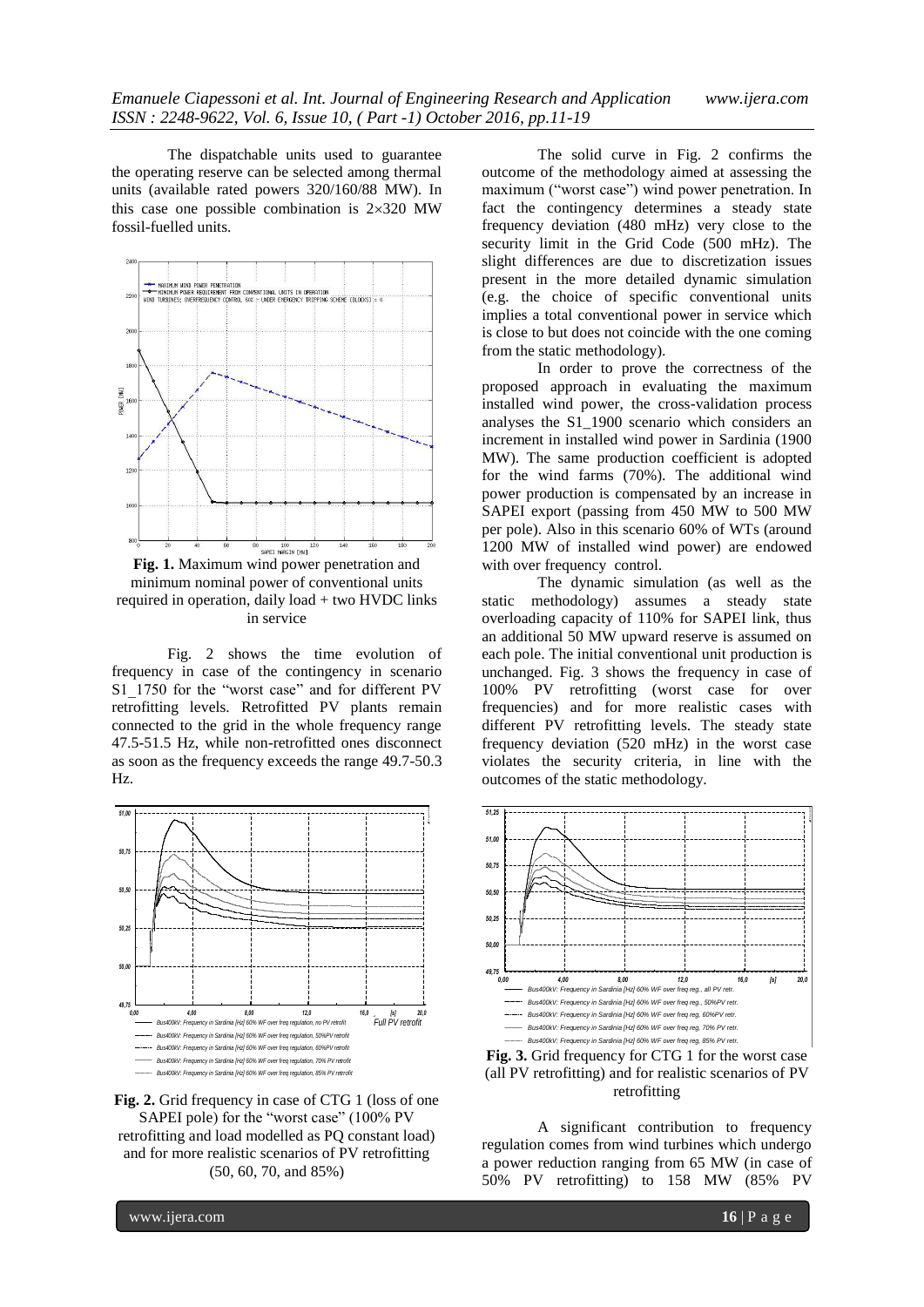retrofitting). The largest frequency deviation ranges from 50.87 Hz  $(85\% \text{ PV retrofitting})$  to 50.60 Hz (50% PV retrofitting). The steady state frequency deviation for 85% PV retrofitting (440 mHz) is still close to the security limit and further disturbances can cause security violations. Thus, in the present case a wind turbine tripping scheme must be adopted to accommodate the additional wind power installed. [Fig. 4](#page-6-0) compares the frequency transient in case of 85% PV retrofitting with (solid line) and without the emergency tripping scheme with two different values for tripping threshold, 50.3 Hz and 50.6 Hz respectively for the dashed and dot-dash line.



<span id="page-6-0"></span>Fig. 4. Grid frequency for 85% PV retrofitting with (solid line) and without (dashed and dot dash lines) tripping scheme for WTs

At 50.3 Hz the emergency scheme trips 20% of WTs, thus curtailing around 260 MW generation. The largest frequency deviation is 50.44 Hz for the 50.3 Hz threshold and 50.67 Hz for the 50.6 Hz threshold, and the steady state frequency deviation is equal to 180 mHz for both settings (below the threshold to activate the over frequency control of WTs).

## **4.2 Scenario 2 – Daily load without the SACOI link**

The Grid Development Plan of the Italian TSO takes into account the new SACOI project in order to replace the existing very old SACOI. This scenario assumes that at horizon 2020 the existing SACOI will be almost out of service under the main hypothesis that the new link will be under construction. Thus, the scenario excludes the 150 MW export contribution of SACOI link; the exporting capacity via DC links is reduced to  $2\times500$ MW due to SAPEI link. Given the same load level, reserve requirements and must-run injections, 630 MW of PV installed power imply the possibility to

install up to 1474 MW of wind power (see [Fig. 5\)](#page-6-1), considering a 70 MW margin on each SAPEI pole.

The dynamic simulations are performed on the specific operating point S0\_1475 corresponding to the peak of the maximum allowable wind power penetration.



<span id="page-6-1"></span>**Fig. 5.** Maximum wind power penetration, minimum required conventional power in operation, in case of daily load and only one HVDC link in service

The steady state frequency after the application of CTG1 is 50.460 Hz which is close to the limit imposed by the Grid Code (50.500 Hz): this confirms the effectiveness of the methodology in identifying the limiting conditions in terms of maximum allowable wind power penetration.

## **V. IMPACT OF CONTROL SYSTEMS ON MAXIMUM RENEWABLE [PENETRATION](#page-7-0) LEVEL**

[Table II](#page-7-0) reports the results on wind power penetration cases for daytime and nighttime load scenarios in presence of over frequency control on WTs, assuming a total PV installed power equal to 630 MW. Simulations show that a 20% increment in the share of WTs subject to over frequency control causes the wind power penetration to pass from 1650 (see [Fig. 1,](#page-5-0) in particular the y-value of the wind power penetration curve for a SAPEI margin of 20  $MW \times 2$ ) to 1850 MW, given the same margin on SAPEI HVDC link  $(20 MW \times 2)$  and the SACOI link in service. Similar benefits can be found in the nighttime load scenarios.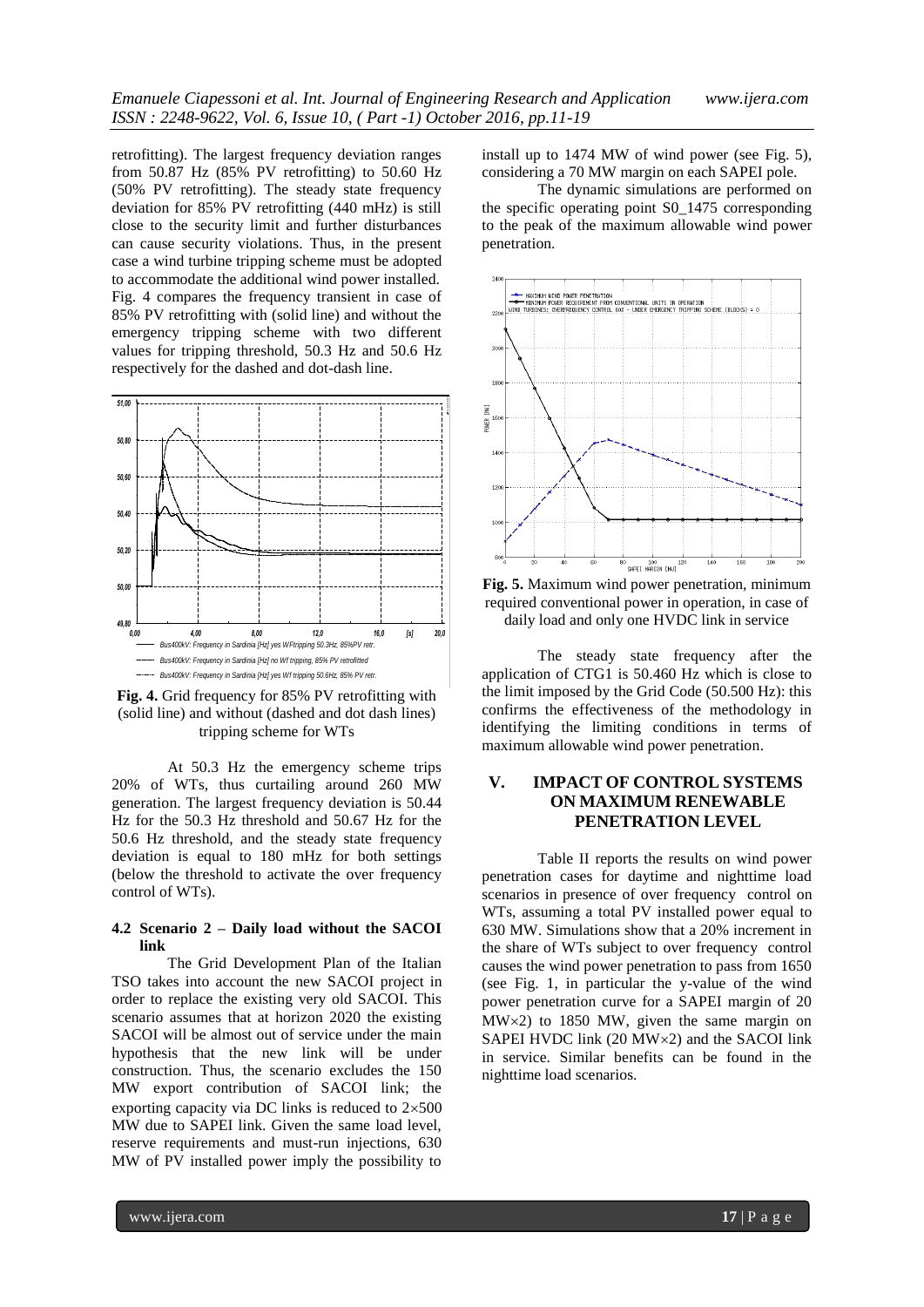<span id="page-7-0"></span>**Table II.** Wind power penetration cases with daytime and nighttime scenarios, in presence of over frequency control on a percentage of WTs, and different status (ON/OFF) of SACOI, 630 MW installed PV

| Load scenario | with over<br>freq.<br>control | % of WTs   Margin on<br>each<br><b>SAPEI</b><br>pole, MW | <b>SACOI</b><br>status | <b>Maximum</b><br>wind power to of power<br>be<br>MW | Minimum amount<br>from<br>installed, dispatch<br>able<br>conv. units, MW |
|---------------|-------------------------------|----------------------------------------------------------|------------------------|------------------------------------------------------|--------------------------------------------------------------------------|
| daytime       | 80                            | 20                                                       | <b>ON</b>              | 1850                                                 | 680                                                                      |
| daytime       | 80                            | 40                                                       | <b>OFF</b>             | 1560                                                 | 680                                                                      |
| nighttime     | 60                            | 20                                                       | <b>ON</b>              | 2674                                                 | 680                                                                      |
| nighttime     | 60                            | 40                                                       | <b>OFF</b>             | 2400                                                 | 680                                                                      |

In case of a higher PV installed power (800 MW in S1\_1750\_PV800 scenario) the additional production from PV can be compensated using available pumped storage which helps accommodate a higher amount of wind power as [Table III](#page-7-1) shows.

<span id="page-7-1"></span>**Table III.** Wind power penetration cases with daytime scenarios, in presence of pumping storage and over frequency control on a share of WTs, different status (ON/OFF) of SACOI - 800 MW installed PV

| Load<br>scenario      | with<br>over  | % of WTs   Margin on   SACOI<br>each SAPEI | status        | <b>Maximum</b><br>be<br>to | wind   Minimum amount of<br>power from dispatch |
|-----------------------|---------------|--------------------------------------------|---------------|----------------------------|-------------------------------------------------|
|                       | freq. control | pole, MW                                   |               | power<br>installed, MW     | able conv. units, MW                            |
| davtime               | 60            | 60                                         | 0N            | 1563                       | 680                                             |
| davtime               | 60            | 80                                         | <b>OFF</b>    | 1275                       | 680                                             |
| daytime with<br>pumps | 60            | 60                                         | <sub>ON</sub> | 1823                       | 680                                             |
| daytime with<br>pumps | 60            | 80                                         | <b>OFF</b>    | 1752                       | 680                                             |

To cross-validate these results, the dynamic simulation focuses on S1\_1750\_PV800 scenario.

This scenario assumes a daytime load with SACOI exporting 150 MW and 1750 MW installed wind power, and a larger PV penetration is considered (800 MW instead of 630 MW of the base case S1\_1750). Two possible ways to compensate the additional power output from PVs are analysed: (1) the additional PV production is exported by SAPEI poles which have to operate at 500 MW. The 10% overloading capacity is exploited for frequency regulation; (2) the additional PV production is stored in a pumping plant (Taloro) with maximum pumping capability of 240 MW.

[Table IV](#page-7-2) summarises the post-disturbance steady-state frequency, the largest frequency excursion and the initial ROCOF found for CTG1 (loss of one SAPEI pole) for the two alternatives, with reference to the over frequency "worst case".

<span id="page-7-2"></span>**Table IV.** largest frequency excursion, initial ROCOF, post-disturbance steady-state frequency for CTG 1 in the worst case without / with pumps in service

| Scenario<br>PV<br><b>MW</b><br>(800<br>installed) | Largest frequency   Initial<br>excursion f <sub>extreme</sub> ,<br>Hz | <b>ROCOF</b><br>[Hz/s] | Steady state post<br>disturbance<br>frequency $f_{ss}$ , Hz |
|---------------------------------------------------|-----------------------------------------------------------------------|------------------------|-------------------------------------------------------------|
| no pumps                                          | 51.18                                                                 | $+1.43$                | 50.54                                                       |
| pumps in service                                  | 50.92                                                                 | $+1.02$                | 50.47                                                       |

The first method does not allow to fulfill security constraint  $(f_{ss}$  is higher than 50.5 Hz). This confirms the outcome of the static methodology which estimates about up to 1560 MW as maximum wind power to be installed (with a 50 MW margin on SAPEI poles) in case of 800 MW of installed PV plants. The use of storage allows to increase the margin on the SAPEI pole (thus, reducing the power mismatch if one pole is lost) and it grants a higher regulating margin on the safe pole.

## **VI. CONCLUSION**

This paper has proposed a fast approach to evaluate the maximum RES installed power on a weakly connected power system, and to assess the benefits of advanced control, defense and protection systems to increase RES penetration. The relevant algorithm can be efficiently integrated in generation planning tools aimed to evaluate the opportunity (over a long term) of increasing the maximum renewable penetration in weakly connected power systems.

The algorithm has been cross-validated on a 2020 model of the Sardinian power system by using a time domain simulator which runs the most critical contingency over several scenarios: the matching of results from the two approaches is good.

The adoption of an "ad hoc" wind tripping scheme which trips WTs in case of over frequency transients can allow larger amounts of wind power to be installed in the grid.

Further work may consist in exploiting the proposed algorithm to quantify the effect of the advanced control/defense systems on long term reliability indicators.

#### **ACKNOWLEDGEMENTS**

This work has been financed by the Research Fund for the Italian Electrical System under the Contract Agreement between RSE S.p.A. and the Ministry of Economic Development - General Directorate for Nuclear Energy, Renewable Energy and Energy Efficiency - in compliance with the Decree of March 8, 2006.